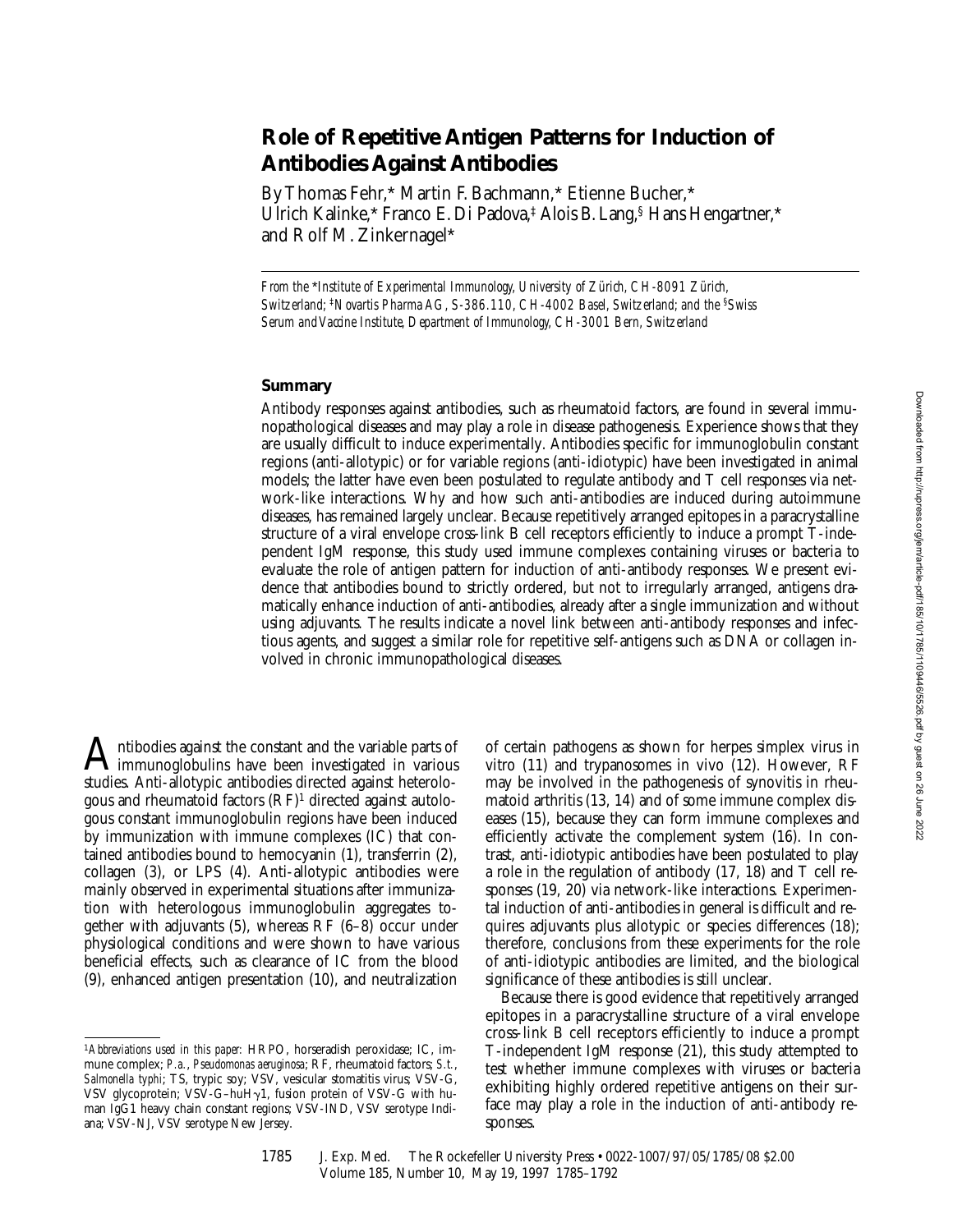#### **Materials and Methods**

*Infectious Agents.* VSV serotype Indiana, (VSV-IND, Mudd Summers isolate) and VSV serotype New Jersey, (VSV-NJ, Pringle isolate) were originally obtained from Professor D. Kolakowsky (University of Geneva, Switzerland) and grown on BHK cells in minimal essential medium. UV inactivation was performed as described earlier (22) and monitored by a plaque assay on Vero cells. Recombinant VSV-G protein was produced in a baculovirus expression system as described (23); recombinant baculovirus expressing VSV-G was a gift from Dr. D.H.L. Bishop (NERC Institute of Virology, Oxford, UK). *Salmonella typhi* strain E.83.728 was provided by F. Sadallah (University of Geneva, Switzerland). *Pseudomonas aeruginosa* strain Fischer IT-2 was obtained form the Swiss Serum and Vaccine Institute. Both bacteria were grown in tryptic soy  $(TS)$  broth at  $37^{\circ}C$ , quantified on TS agar plates and inactivated as a thin layer in a petri dish by UV irradiation for 10 min (Philips UV lamp, 15 W, distance 8 cm).

*Antibodies and IC.* Anti-VSV mAb were obtained by fusion of a VSV-immune spleen from BALB/c mice on day 4 after primary (for IgM-secreting hybridomas) or on day 4 after secondary infection (for IgG-secreting hybridomas). The antibodies WN1 222-5 and WN4 245-2 (both IgG2a) are broadly reactive anti-LPS–core antibodies derived from NZB mice (24). The antibodies 99-T2 (IgG2b) and 63-T2 (IgM) are highly specific anti-LPS– O-chain antibodies against *Pseudomonas aeruginosa* strain Fisher IT-2 and were generated in BALB/c mice (25). IC were generated by incubation of a mixture of UV-inactivated virus or bacteria with the respective antibodies for 1 h at room temperature. IC formation in the VSV model could be demonstrated indirectly by reduction of anti-VSV neutralizing antibody titers in mice immunized with IC compared with mice immunized with VSV alone.

*ELISA for Anti-antibody Detection.* We used a sandwich ELISA with the following steps: (*a*) coating with isotype-specific goat anti– mouse antibody  $(1 \mu g/ml)$ ; Southern Biotechnologies, Birmingham, AL), (*b*) blocking with 2% BSA (Fluka, Buchs, Switzerland) in PBS, (*c*) mAb supernatant (0.2 mg/ml), (*d*) 20-fold prediluted mouse serum, titrated 1:2 over 11 dilution steps, (*e*) isotype-specific horseradish peroxidase (HRPO)–labeled goat anti–mouse antibodies(0.5 mg/ml, Southern Biotechnologies), (*f*) substrate ABTS (2.2'-azino-di-[3-ethylbenzthiazolin-sulfonate (6)], Boehringer Mannheim) and  $H_2O_2$  (Fluka). Plates were coated over night at  $4^{\circ}C$ , all other incubations were for 60 to 90 min at room temperature. Between incubations, plates were washed three times with PBS containing 0.5 ml Tween 20 per liter. OD was measured at 405 nm in an ELISA reader. All anti-antibody titers are indicated as  $-log<sub>2</sub>$ of 20-fold prediluted sera. For Fig. 1, *C* and *D*, the dilution step at half maximal OD was determined as shown in Fig. 1 *A* and then taken as anti-antibody titer. For Fig. 1 *E*, allotype-specific anti-IgM antibodies (Southern Biotechnologies) were used for coating and detection at the same concentrations as described above.

*VSV Neutralization Assay.* VSV-IND neutralizing antibodies (Fig. 2) were determined on the indicated timepoints by a plaque reduction assay on Vero cells as described before (26). Titers are indicated as  $-log<sub>2</sub>$  of 40-fold prediluted sera.

VSV-G-huHy1. VSV-G-huHy1 fusion protein was generated following procedures developed by Traunecker and Karjalainen (27) and will be described elsewhere (Bucher, E., U.





**Figure 1.** IgG anti-IgM response after immunization with immune complexes versus uncomplexed antigen. (*A*) BALB/c or (*B*) A/J mice were immunized twice (interval, 14 d) with 1  $\mu$ g of the monoclonal anti-VSV-G IgM antibody M1 complexed with 108 PFU UVinactivated VSV (*closed squares*), 10 µg of recombinant VSV-G (*closed triangles*), or  $\overline{4}$  µg of rat anti–mouse Ck antibody (*closed circles*), with IgM alone (*open diamonds*) or with VSV alone (*open squares*). 6 d after secondary immunization, IgG anti-IgM titers were determined by ELISA as described in Materials and Methods. (*C*) IgG anti-IgM titers of 20-fold prediluted sera were determined over a time period of 80 d after pri-

mary immunization as described in *A.* The same symbols are used. (*D*) Dose dependence of IgG anti-IgM induction shown by immunization of BALB/c mice with IC made of 108 PFU UV-inactivated VSV and titrated amounts of two different monoclonal anti-VSV-G IgM antibodies M1 (*closed bars*) and M3 (*open bars*). (E) C57BL/6 mice were immunized once with 5 μg of the monoclonal anti-VSV-G IgM antibody M5 complexed with 10<sup>8</sup> PFU UVinactivated VSV (*closed squares*), with 5 µg of M5 alone (*open diamonds*) or with 10<sup>8</sup> PFU VSV alone (*open squares*). 4 d later, IgM<sup>a</sup>-specific IgM<sup>b</sup> antibodies were determined by ELISA as described in Materials and Methods.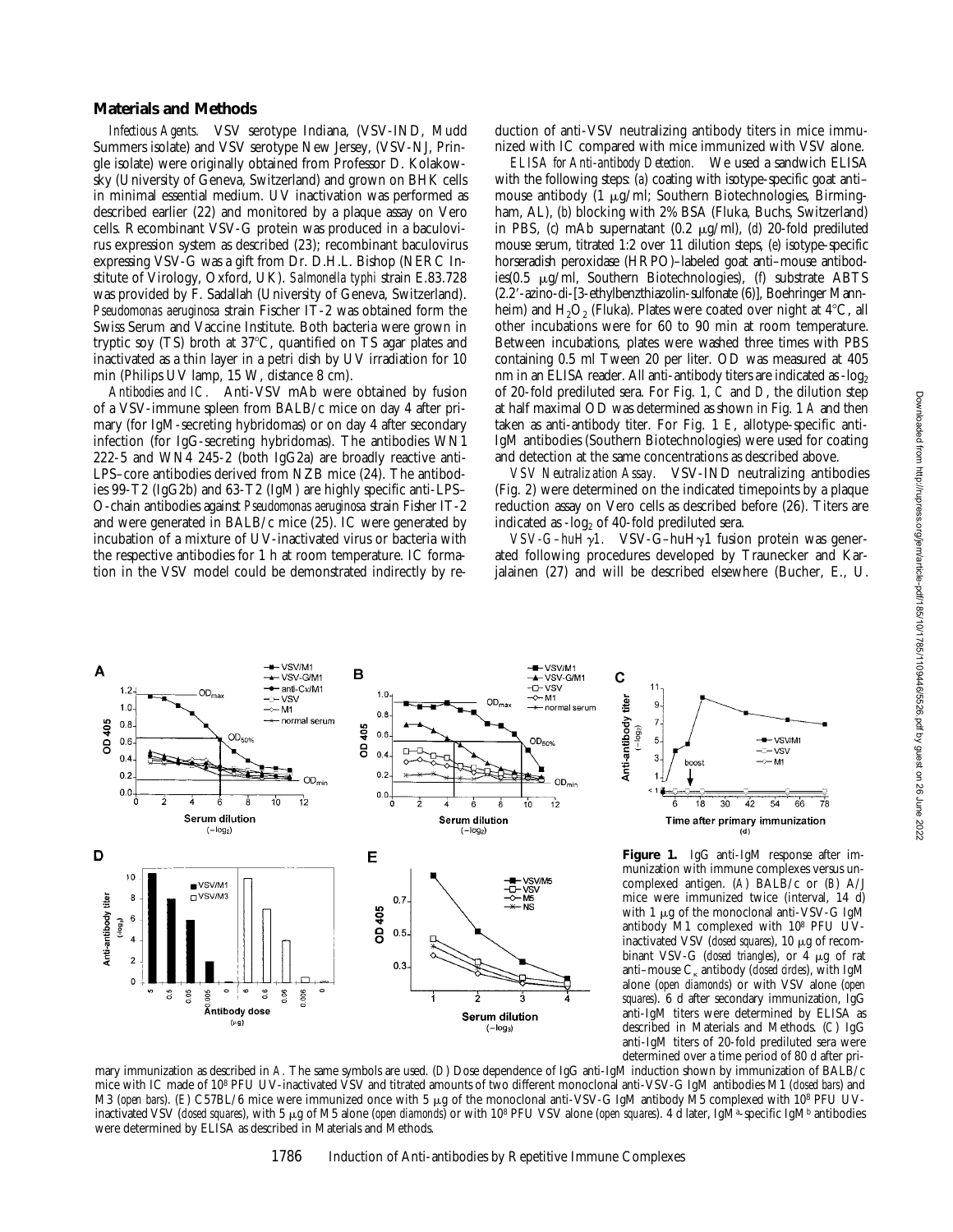

**Figure 2.** In vivo half-life of an IgM antibody (M5) in mice with or without anti-antibody titers. A/J (*closed symbols*) or BALB/c mice (*open symbols*) were twice (interval, 14 d) injected with VSV-NJ/M3 IC to induce anti-antibodies. 10 d after the second injection these mice (*squares*) and not immunized controls (*diamonds*) were injected with  $5 \mu g$  of anti-VSV-IND IgM (M5), and VSV-IND neutralizing titers were measured at the indicated timepoints. In vivo half-life of M5 was determined by regression analysis.

Kalinke, C. Lopez, T. Fehr, H. Hengartner, and R.M. Zinkernagel, manuscript in preparation). Mouse IgG anti-huIgG titers were determined by ELISA as described in Fig. 1 on plates coated with whole human serum diluted 1:100 in coating buffer. In vivo  $CD4+T$  cell depletion was performed as described in Table 1.

## **Results**

*Induction of Anti-antibodies by VSV–IgM Complexes.* A strictly repetitive paracrystalline order of antigen in a viral envelope with a spacing of 5 to 10 nm has been shown to facilitate B cell responses, even to self-antigen (28). To evaluate whether antibodies bound to such highly organized antigens might also be presented in an ordered and repetitive fashion and therefore could induce anti-antibodies, BALB/c mice were immunized with IC of autologous antibodies bound to vesicular stomatitis virus (VSV) particles exhibiting paracrystalline strictly repetitive glycoproteins (G) in their envelope. Control groups were immunized with irregularly complexed or monomeric antibodies. While in vitro–generated IC containing 1  $\mu$ g of a monoclonal IgM antibody M1 against VSV-G and 108 PFU of UV-inactivated VSV particles efficiently induced anti-antibodies, IC with the same amount of antibody M1 either irregularly complexed with the recombinant VSV-G protein spontaneously aggregating in tail-to-tail micelles (28a) or cross-linked with a rat anti–mouse  $C_{k}$  antibody did not (Fig. 1 *A*). Similar results were obtained in A/J and C57BL/6 mice, but in this situation, IgG anti-IgM antibodies could also be induced by the poorly organized IC containing recombinant VSV-G, although at much lower titers than with the highly repetitive complex (Fig. 1 *B*). When BALB/c mice were boosted once after 14 d, only those treated with virus/antibody complexes exhibited IgM-specific IgG titers of 1:3,000, which did not drop significantly over a period of 80 d (Fig. 1 *C*). They were dependent on the antibody dose used for generation of IC, as shown for two different monoclonal IgM (Fig. 1 *D*). In similar experiments using different VSV-specific monoclonal IgG instead of IgM antibodies, no anti-antibodies were induced. This might be explained as follows: (*a*) the potentially immunogenic variable domains of IgG molecules binding to the virus surface are not easily accessible

to B cells, or (*b*) clearance and processing of IgG- and IgMcontaining IC is distinct, because the former, but not the latter, exhibit easily accessible Fc domains that could bind to Fc receptors of macrophages, which would then lead to faster clearance of the IC. Also VSV infection itself did not induce anti-antibodies, probably because the virus only abortively replicates extraneuronally in mice and is rapidly eliminated within 1 d (29), before neutralizing IgM antibodies, which could lead to IC formation, are measured.

*Specificity of Anti-antibodies Induced by VSV–IgM Complexes.* To determine the specificity of these anti-antibodies, we immunized BALB/c mice (IgMª) or A/J mice (IgMª) with IC formed with six different monoclonal VSV neutralizing IgM (M1–M6), which were isolated from BALB/c mice. M3 is specific for the distinct serotype VSV-New Jersey (VSV-NJ), the others for VSV Indiana (VSV-IND). Analysis of these sera on ELISA plates coated with M1 to M6 revealed that BALB/c mice produced anti-antibodies exclusively specific for the IgM used for immunization, whereas sera of A/J mice recognized any IgM as long as they were of BALB/c origin (Table 1). A monoclonal IgM of A/J origin as well as IgM of normal A/J serum was not recognized by either of the sera (data not shown). Therefore, the anti-antibodies induced in BALB/c mice are idiotype specific, whereas those induced in A/J mice were allotype-specific. One antibody (M2) failed to induce anti-antibodies (Table 1, Experiment 1); this correlated with its 10–100-fold lower neutralizing capacity and IC formation in vitro compared with the other IgM (data not shown). Both BALB/c antiidiotypic and A/J anti-allotypic antibodies were IgGs and, therefore, T helper cell dependent; this is demonstrated by the failure of  $CD4^+$  T cell–depleted or of athymic nude mice to respond with anti-antibodies of IgG isotype (Table 1, Experiment 3). Anti-allotypic antibodies were also found in C57BL/6 mice  $(IgM<sup>b</sup>)$ , and in this case we were even able to detect an IgM<sup>a</sup> allotype-specific response on day 4 after primary immunization with IC (titers of 1:100), but not after immunization with virus or antibody alone (Fig. 1 *E*). This response could be prolonged by additional use of LPS (data not shown).

Next, it was tested whether the specificity of induced anti-antibodies as shown in ELISA could also be demonstrated in an independent in vivo read out. For this purpose, A/J and BALB/c were immunized twice with IC containing 10<sup>8</sup> PFU inactivated VSV-NJ and 5  $\mu$ g of the antibody M3 to induce anti-antibodies. 10 d later these mice were treated with a specific IgM anti-VSV-IND antibody (M5), that did not cross-react with VSV-NJ. This enabled us to measure the half life of M5 by determining the neutralizing titer of the sera against VSV-IND (Fig. 2). In A/J mice, the half-life of M5 was reduced from 28 to 4 h, whereas in BALB/c mice it was comparable to unimmunized controls; this confirmed the presence of antibodies against the constant region of BALB/c immunoglobulin in A/J, but not in BALB/c mice. Thus, in this model situation anti-allotypic antibodies could be shown to modulate serum IgM antibodies by forming IC in vivo. We were not able to use the same experimental approach to assess modu-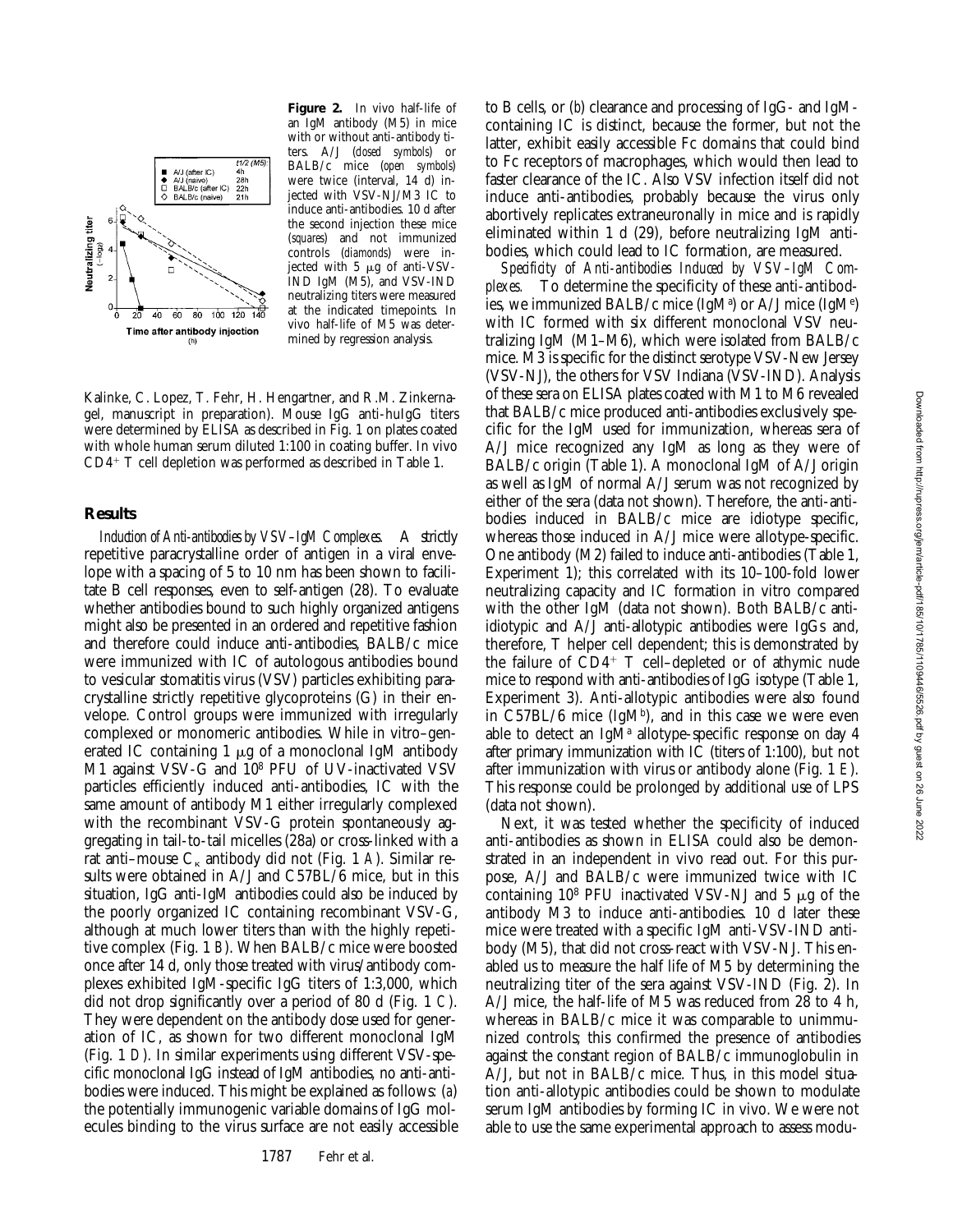| Experiment*    | Mouse strain | Immunization      |               | Anti-antibody titer <sup>#</sup> on plates coated with |                |            |                  |
|----------------|--------------|-------------------|---------------|--------------------------------------------------------|----------------|------------|------------------|
|                |              |                   |               | M1 <sup>§</sup>                                        | M <sub>2</sub> | M3         | IgM anti-P.a.    |
| $1\,$          | BALB/c       | IND/M1 (G7G9C9)   |               | 7                                                      | $<\!1$         | $<$ 1      | <1               |
|                |              | IND/M2 (M4C11H12) |               | $<\!1$                                                 | $<$ 1          | $<$ 1      | $<$ 1            |
|                |              | NJ/M3 (B3B8H6)    |               | <1                                                     | $<$ 1          | 9          | $<$ 1            |
|                | A/J          | IND/M1            |               | $7.5\,$                                                | $\overline{7}$ | 8          | $\boldsymbol{6}$ |
|                |              | IND/M2            |               | $<$ 1                                                  | <1             | <1         | $<1\,$           |
|                |              | NJ/M3             |               | $6\phantom{.}6$                                        | 6              | 7.5        | $\overline{4}$   |
|                |              |                   |               | M <sub>4</sub>                                         | M <sub>5</sub> | M6         | IgM anti-P.a.    |
| $\overline{c}$ | BALB/c       | IND/M4 (M3F2B6)   |               | $5\,$                                                  | $<$ 1          | <1         | <1               |
|                |              | IND/M5 (H2F1C1)   |               | $<$ 1                                                  | 7              | $<$ 1      | <1               |
|                |              | IND/M6 (M4E11G8)  |               | $<$ 1                                                  | $\mathbf{1}$   | $7.5\,$    | <1               |
|                | A/J          | IND/M4            |               | 6.5                                                    | $\overline{4}$ | $\sqrt{2}$ | $\sqrt{2}$       |
|                |              | IND/M5            |               | $\bf 8$                                                | 9.5            | 5.5        | $6.5\,$          |
|                |              | IND/M6            |               | 3                                                      | 3              | $\,6\,$    | $\sqrt{2}$       |
|                |              |                   | $CD4+T$ cells | M3                                                     | M5             |            |                  |
| 3              | BALB/c       | IND/M5            | Normal        | $<$ 1                                                  | 8              |            |                  |
|                |              | IND/M5            | Depleted      | $<$ 1                                                  | <1             |            |                  |
|                | BALB nu/nu   | IND/M5            | Absent        | <1                                                     | $<\!1$         |            |                  |
|                | A/J          | NJ/M3             | Normal        | 7.5                                                    | $\sqrt{5}$     |            |                  |
|                |              | NJ/M3             | Depleted      | $\boldsymbol{2}$                                       | <1             |            |                  |

\*BALB/c (IgMª) and A/J (IgMª) mice were immunized twice with 108 PFU of inactivated VSV complexed with 3 to 8  $\mu$ g of various anti-VSV-G IgM antibodies (M1–M6) with an interval of 14 d.<br>‡IgG anti-IgM titers are indicated as  $-\log_2$  of 20-fold prediluted sera on day 6 after booster injection and are determined as described in Fig. 1 A.

§ELISA plates were coated with a goat anti-mouse IgM as a catcher antibody for the different IgM hybridoma supernatants M1-M6 (anti-VSV) and 63-T2 (anti–*Pseudomonas aeruginosa* [*P.a.*]).

 $^\|$ CD4+ T cells were depleted in vivo by intraperitoneal injection of 1 mg of the anti-CD4 antibody YTS 191.6 on days  $-3$  and  $-1$  before immunization.

lation by anti-idiotypic antibodies, because the immunization with IC itself induced specific long-lived virus-neutralizing antibodies of IgG type.

*Induction of Anti-antibodies by Bacteria–IgG Complexes.* To evaluate whether these findings hold true not only for VSV, but also for bacteria exhibiting highly repetitive antigens on their surface, IC formed with gram negative bacteria (exhibiting regularly spaced LPS molecules) and anti-LPS antibodies were tested. 108 CFU of *Salmonella typhi* (*S.t.*) (Fig. 3 *A*) or *Pseudomonas aeruginosa* (*P.a.*) (Fig. 3 *B*) were UV-inactivated and complexed with a monoclonal IgG2a (origin: NZB) or IgG2b (origin: BALB/c) anti-LPS antibody, respectively, to immunize BALB/c mice. After 14 d, these mice were boosted once, and 6 d later IgG anti-IgG antibodies were found in both situations. The induction of these anti-antibodies was again dependent on the antibody dose used to form IC, as shown for *S.t.* (Fig. 3 *A*). With the highest dose (10<sup>8</sup> CFU) immunization with bacteria alone also induced some anti-antibodies, but at much lower titers than with IC. To test whether these results reflected polyclonal B cell activation by the bacterial LPS, we immunized LPS-responder (C3H/HeN, BALB/c) and LPS-nonresponder (C3H/HeJ) mice with IC or noncomplexed antibodies (Fig. 3 *D*) and tested the BALB/c sera on different antibodies of the same isotype (Fig 3 *C*). The results indicate: (*a*) Efficient LPS-mediated stimulation of B cells in the case of *P.a.,* which, however, depended on the presence of IC; the induced anti-antibodies were of rheumatoid factor type because they recognized any autologous IgG2b of BALB/c origin (Fig. 3 *C*). (*b*) Successful induction of specific anti-allotypic antibodies by IC with *S.t.*, which recognized only heterologous NZB-derived IgGs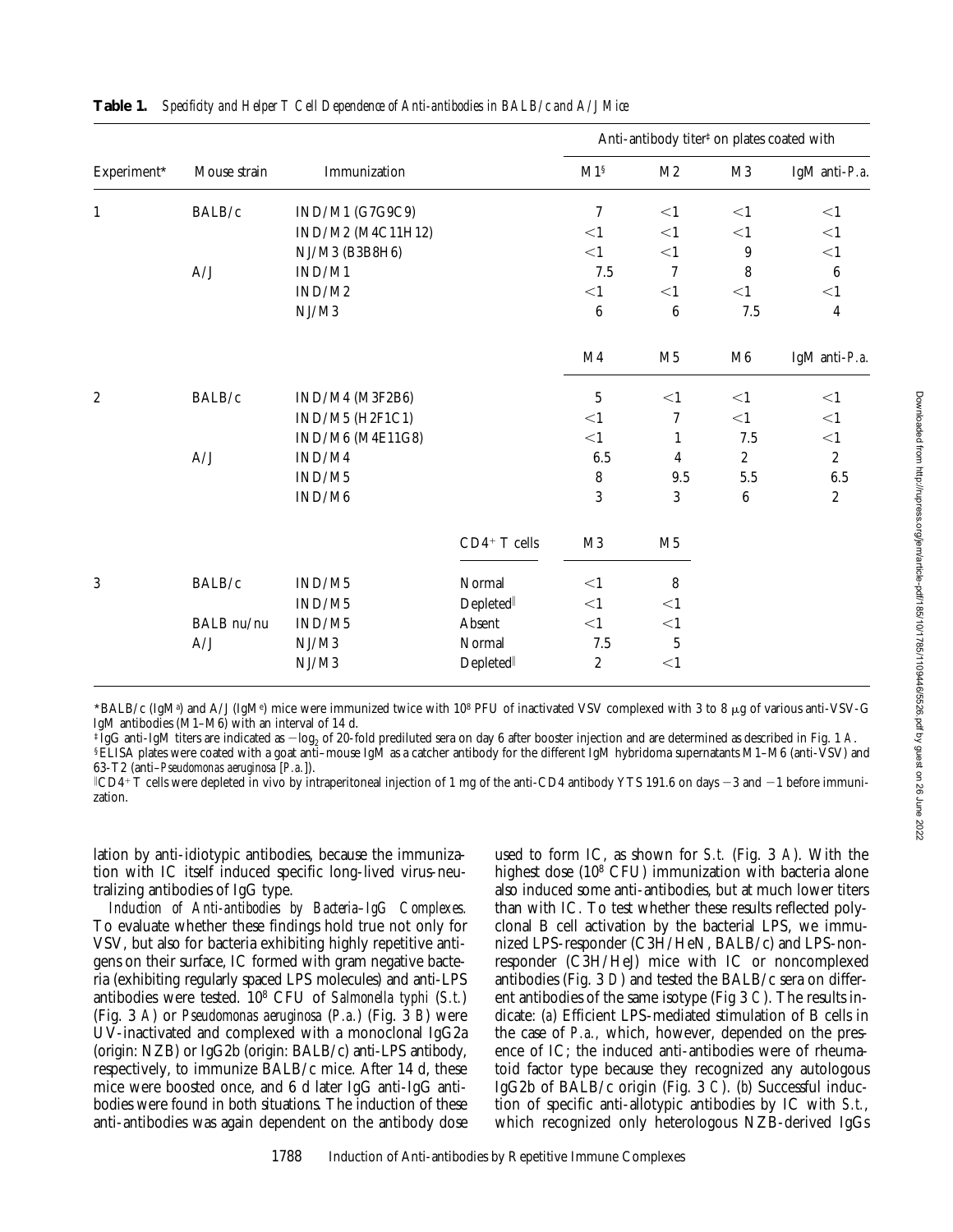

**Figure 3.** IgG anti-IgG titers after immunization with antibodies complexed to *Salmonella typhi* (*S.t.*) and *Pseudomonas aeruginosa* (*P.a.*). (*A*) BALB/c mice were immunized twice (interval 14 d) with 10<sup>8</sup> CFU of *S.t.* complexed with 20  $\mu$ g (*closed squares*) or 2  $\mu$ g (*closed triangles*) of the anti-LPS antibody WN1 222-5 (IgG2a) or with 108 (*open squares*) or 106 (*open triangles*) CFU of *S.t.* alone or with 20 mg of antibody WN1 222-5 alone (*open diamonds*). 6 d after the second injection, IgG2b plus IgG1 anti-IgG2a titers in 20-fold prediluted sera were determined in a sandwich ELISA. (*B*) BALB/c mice were immunized twice with 108 PFU of *P.a.* complexed with 7 mg of the anti-LPS antibody 99-T2 (IgG2b) (*closed squares*), with 108 CFU of *P.a.* alone (*open triangles*) or with 7 mg of 99-T2 alone (*open diamonds*). IgG2a plus IgG1 anti-IgG2b titers of 20-fold prediluted sera were determined in a sandwich ELISA. (*C*) Sera of BALB/c mice immunized twice with IC or with bacteria alone as described in *A* or *B* were tested on ELISA plates coated with different antibodies of the corresponding isotype, and anti-antibody titers were determined as described in Fig 1. (*D*) BALB/c, LPS-responsive C3H/HeN, and LPS-nonresponsive C3H/HeJ mice were immunized twice with IC, and anti-antibody titers were determined 6 d after booster injection as described in the legend to Fig 1. Bars in *C* and *D* represent geometrical means of 2–3 animals per group. Standard deviation was within  $\pm$  one dilution step. Results of one out of three comparable experiments are shown.

(Fig. 3 *C*) and were independent of B cell activation by LPS (Fig. 3 *D*). In the case of *P.a.,* 38% (18 of 48) of the mice immunized twice with identical complexes died upon the second immunization from a shock-like syndrome compared with only 4% (2 of 48) of the control groups that were immunized with bacteria, purified LPS, or antibody only; this in vivo finding confirmed the presence of antiantibodies measured in vitro and, in addition, suggested a pathogenic function of RF-like anti-antibodies.

*Immunogenicity of Multivaltent Versus Bivalent IC.* The notion that antibodies bound to repetitively ordered viral or bacterial antigens induced anti-antibodies was further tested with a sort of inversed IC. Complexes were formed between a VSV-G–specific decavalent IgM (M1) or a bivalent IgG2a antibody (VI49; reference 30) as core of the complex that binds a fusion protein of VSV-G plus constant part of the human IgG1 H chain (huH $\gamma$ 1) molecule. These IC display the Fc portions of huIgG1 as repetitive domains and form under optimal conditions decameric (with IgM) or

1789 Fehr et al.

dimeric (with IgG) complexes. In primary and secondary immune responses of BALB/c mice, the fusion protein complexed with the decavalent IgM induced much higher titers of anti-antibodies to huH $\gamma$ 1 than bivalent IgG-complexed or the noncomplexed fusion protein alone (Fig. 4). These anti-antibodies were of IgG isotype and T-help dependent, as shown by the negative effect of in vivo  $CD4^+$  T cell depletion. Although a very rigid IC structure cannot be assumed in this model, the results show that antibody responses to a foreign constant IgG region, which involves species differences, can be markedly enhanced by multimeric aggregation compared with dimers or monomers. Importantly, they may even suggest that IgM-bound antigen in turn binding IgG may be able to induce anti-IgG antibodies.

In conclusion, the presented data suggest that anti-antibodies may be induced by antibodies bound to highly ordered repetitive antigens, but not by antibodies bound to oligo- or monomeric antigens. Formation of IC was necessary for induction of anti-allotypic, anti-idiotypic and RF-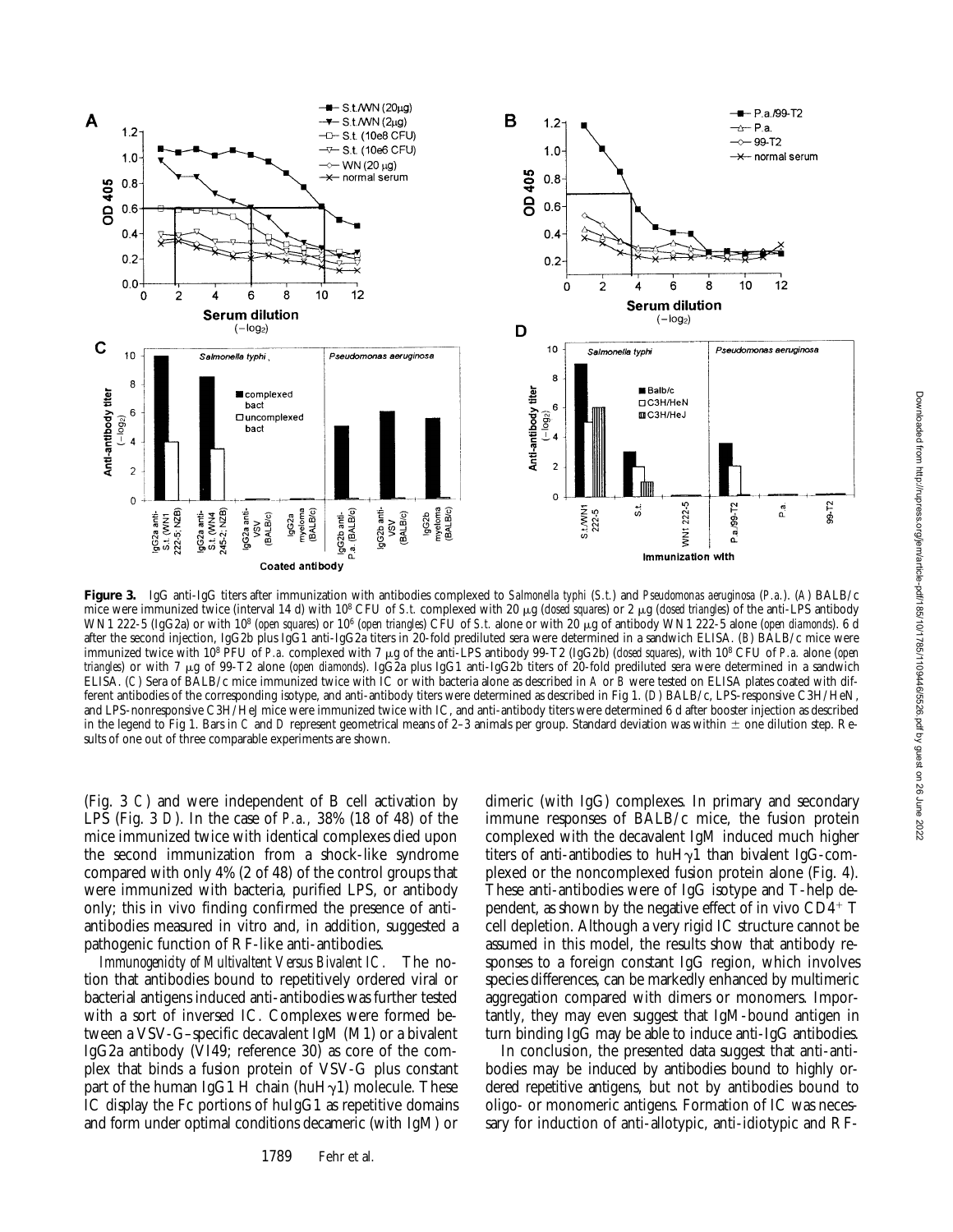2022



Figure 4. Anti-antibody response upon immunization with a recombinant VSV-G-huH $\gamma$ 1 fusion protein alone or complexed with anti-VSV-G IgM or IgG antibodies. BALB/c mice were immunized with 10  $\mu$ g of the fusion protein VSV-G-huHg1 alone (*vertically striped bars*), the fusion protein complexed with 1 μg of M1 (*closed bars*) or 1 μg of a monoclonal VSV-G–specific IgG2a antibody (E5A7C9; *open bars*) or with 1 mg of M1 alone (*horizontally striped bars*). Mouse IgG (mIgG) anti-human IgG titers of 20-fold prediluted sera were determined on day 12 after primary and on day 5 after secondary immunization (day 18). Bars represent geometrical means of two to three mice per group. Standard deviation was within  $\pm$ one dilution step.

like antibodies. However, when allotypic (Fig. 1 *B*) or species differences (Fig. 4) were the target, anti-antibodies could be induced by poorly organized aggregates, whereas anti-idiotypic antibodies were only induced with highly ordered IC (Fig. 1 *A*). Induction of RF could only be demonstrated in the Pseudomonas model (Fig. 3 *B*), where in addition to repetitive antigen order the B cell stimulator LPS was necessary (LPS alone or IC containing purified LPS were not sufficient). These findings confirm that autoreactive B cells including those with specificity for membranebound self-antigens (e.g., immunoglobulin) may not be deleted (28, 31) and perhaps exert biological effects. It will be interesting to evaluate the relevant differences to various other membrane-bound self-antigens that cause deletion of autoreactive B cells (32–34).

Our findings indicate a novel link between anti-antibody responses and infectious agents or repetitive self-antigens. The role of highly ordered multimeric antigen patterns for efficient B cell activation has been tested systematically in several model situations involving linear (flagellin [35]; haptenated polymers [36]) or particulate antigens (Hepatitis B core antigen [37] or VSV [26]). Most infectious agents including viruses, bacteria, and parasites expose highly ordered repetitive antigenic epitopes on their surface. They are able to induce efficient T-independent IgM responses by cross-linking B cell receptors (21, 26, 38, 39). This study now demonstrates that the same rules seem to apply for induction of anti-antibodies. These anti-antibodies were readily induced after only two injections of repetitive IC involving mAbs, but without using adjuvants. In view of the observation that protective anti-*Haemophilus influenzae* (40) and anti-viral antibodies (30) are of restricted or virtually monoclonal specificity, our results with mAbs against infectious agents can probably be generalized. These findings may explain the secretion of RF during virus infections (influenza [41]), rubella, CMV, EBV, HIV) (6) and how the same configuration together with or without LPS may sustain anti-antibody responses in the course of bacterial infections (such as bacterial endocarditis, tuberculosis, or syphilis; for review see 42). Especially chronic infections with persistence of the pathogen during an ongoing antibody response would fulfill the conditions for IC formation in vivo, as it is described for herpesviruses (43, 44), HIV (45, 46), or mycobacteria (47, 48). In addition, the results in BALB/c mice could suggest that, instead of RF, anti-idiotypic antibodies may enhance immunopathology found in reactive forms of arthritis, which are apparently RF negative. Also, repetitive self antigens (e.g., collagen II [49] in rheumatoid lesions, DNA [50] in SLE) exposed after primary or secondary tissue injury may induce anti-antibodies by formation of highly repetitive immune complexes. This may explain why RF secretion is such a typical manifestation accompanying these diseases (15).

We thank S. Ehl, P. Klenerman, and M. van den Broek for helpful discussions and critical reading of the manuscript, and A. Althage for excellent technical support.

This work was supported by the Swiss National Science Foundation (grant no. 31-32195.91 to R.M. Zinkernagel) and the Kanton of Zürich.

Address correspondence to R.M. Zinkernagel, Institute of Experimental Immunology, University of Zürich, Schmelzbergstrasse 12, CH-8091 Zürich, Switzerland. Dr. Bachmann's present address is Ontario Cancer Institute, Department of Medical Biophysics and Immunology, University of Toronto, Canada M5G 2M9.

*Received for publication 19 February 1997.*

## **References**

- 1. Nemazee, D.A. 1985. Immune complexes can trigger specific, T cell–dependent, autoanti-IgG antibody production in mice. *J. Exp. Med.* 161:242–256.
- 2. Coulie, P.G., and J. Van Snick. 1985. Rheumatoid factor

(RF) production during anamnestic immune responses in the mouse. III. Activation of RF precursor cells is induced by their interaction with immune complexes and carrier-specific helper T cells. *J. Exp. Med.* 161:88–97.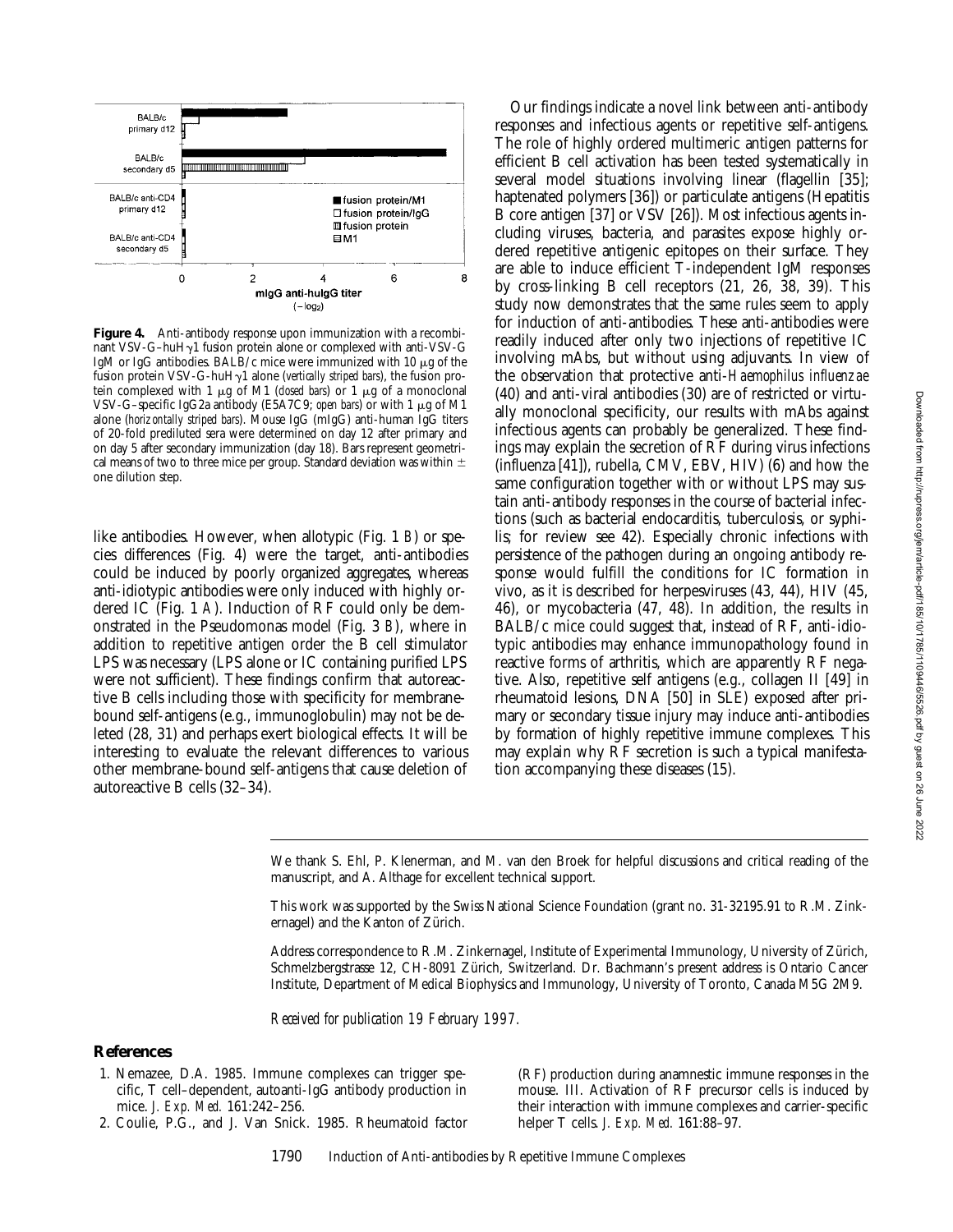Downloaded from http://rupress.org/jem/article-pdf/185/10/1785/1109446/5526.pdf by guest on 26 June 2022

- 3. Holmdahl, R., C. Nordling, K. Rubin, A. Tarkowski, and L. Klareskog. 1986. Generation of monoclonal rheumatoid factors after immunization with collagen II–anti-collagen II immune complexes. An anti-idiotypic antibody to anti-collagen II is also a rheumatoid factor. *Scand. J. Immunol.* 24:197–203.
- 4. Kanoh, M., S. Utsumi, and T. Hino. 1986. Induction of rheumatoid factors in mice by immune complexes of bacterial lipopolysaccharide with mouse IgG antibody. *Eur. J. Immunol.* 16:63–68.
- 5. Spring, S.B., and A. Nisonoff. 1974. Allotypic markers on Fab fragments of mouse immunoglobulins. *J. Immunol.* 113: 470–478.
- 6. Schrohenloher, R.E., and W.J. Koopman. 1993. Rheumatoid factor. *In* Arthritis and Allied Conditions. D.J. McCarty and W.J. Koopman, editors. Lea and Febiger, Philadelphia/ London. 861–876.
- 7. Carson, D.A. 1993. Rheumatoid factor. *In* Textbook of Rheumatology. W.N. Kelley, E.D. Harris, S. Ruddy, and C.B. Sledge, editors. W.B. Saunders Company, Philadelphia. 155–163.
- 8. Carson, D.A., P.P. Chen, and T.J. Kipps. 1991. New roles for rheumatoid factor. *J. Clin. Invest.* 87:379–383.
- 9. Van Snick, J.L., E. Van Roost, B. Markowetz, C.L. Cambiaso, and P.L. Masson. 1978. Enhancement by IgM rheumatoid factor of in vitro ingestion by macrophages and in vivo clearance of aggregated IgG or antigen–antibody complexes. *Eur. J. Immunol.* 8:279–285.
- 10. Roosnek, E., and A. Lanzavecchia. 1991. Efficient and selective presentation of antigen–antibody complexes by rheumatoid factor B cells. *J. Exp. Med.* 173:487–489.
- 11. Notkins, A.L. 1971. Infectious virus–antibody complexes: interaction with anti-immunoglobulins, complement, and rheumatoid factor. *J. Exp. Med.* 134(Suppl):41s–51s.
- 12. Clarkson, A.B., Jr., and G.H. Mellow. 1981. Rheumatoid factor–like immunoglobulin M protects previously uninfected rat pups and dams from Trypanosoma lewisi. *Science (Wash. DC).* 214:186–188.
- 13. Zvaifler, N.J. 1973. The immunopathology of joint inflammation in rheumatoid arthritis. *Adv. Immunol.* 16:265–336.
- 14. del Puente, A., W.C. Knowler, D.J. Pettitt, and P.H. Bennett. 1988. The incidence of rheumatoid arthritis is predicted by rheumatoid factor titer in a longitudinal population study. *Arthritis Rheum.* 31:1239–1244.
- 15. Hughes, G.R.V. 1987. Connective Tissue Diseases. Blackwell Scientific Publications, Oxford. 1–286.
- 16. Winchester, R.J., V. Agnello, and H.G. Kunkel. 1970. Gamma globulin complexes in synovial fluids of patients with rheumatoid arthritis. Partial characterization and relationship to lowered complement levels. *Clin. Exp. Immunol.* 6:689–706.
- 17. Jerne, N.K. 1974. Towards a network theory of the immune system. *Ann. Inst. Pasteur Immunol.* 125C:373–389.
- 18. Eichmann, K. 1978. Expression and function of idiotypes on lymphocytes. *Adv. Immunol.* 26:195–254.
- 19. Binz, H., and H. Wigzell. 1977. Antigen-binding idiotypic T lymphocyte receptors. *Contemp. Topics Immunobiol.* 7:113.
- 20. Pereira, P., A. Bandeira, A. Coutinho, M.-A. Marcos, M. Toribio, and C. Martinez-A. 1989. V-region connectivity in T cell repertoires. *Annu. Rev. Immunol.* 7:209–249.
- 21. Bachmann, M.F., H. Hengartner, and R.M. Zinkernagel. 1995. T helper cell–independent neutralizing B cell response against vesicular stomatitis virus: role of antigen patterns in B cell induction? *Eur. J. Immunol.* 25:3445–3451.
- 22. Bachmann, M.F., C. Bast, H. Hengartner, and R.M. Zinker-

nagel. 1994. Immunogenicity of a viral model vaccine after different inactivation procedures. *Med. Microbiol. Immunol.* 183: 95–104.

- 23. Matsuura, Y., R.D. Possee, H.A. Overton, and D.H.L. Bishop. 1987. Baculovirus expression vectors: the requirements for high level expression of proteins, including glycoproteins. *J. Gen. Virol.* 68:1233–1250.
- 24. Di Padova, F.E., H. Brade, G.R. Barclay, I.R. Poxton, E. Liehl, E. Schuetze, H.P. Kocher, G. Ramsay, M.H. Schreier, D.B. McClelland et al. 1993. A broadly cross-protective monoclonal antibody binding to Escherichia coli and Salmonella lipopolysaccharides. *Infect. Immun.* 61:3863–3872.
- 25. Lang, A.B., U. Bruderer, E. Fuerer, J.W. Larrick, and S.J. Cryz. 1990. Immunoprotective capacities of human and murine monoclonal antibodies recognizing serotype-specific and common determinants of gram-negative bacteria. *In* Therapeutic Monoclonal Antibodies. C.A.K. Borrebaeck and J.W. Larrick, editors. Stockton Press, New York. 223–234.
- 26. Fehr, T., M.F. Bachmann, H. Bluethmann, H. Kikutani, H. Hengartner, and R.M. Zinkernagel. 1996. T-independent activation of B cells by Vesicular stomatitis virus: no evidence for the need of a second signal. *Cell. Immunol.* 168:184–192.
- 27. Traunecker, A., J. Schneider, H.R. Kiefer, and K. Karjalainen. 1989. Highly efficient neutralization of HIV with recombinant CD4–immunoglobulin molecules. *Nature (Lond.).* 339:68–70.
- 28. Bachmann, M.F., U. Hoffmann Rohrer, T.M. Kündig, K. Bürki, H. Hengartner, and R.M. Zinkernagel. 1993. The influence of antigen organization on B cell responsiveness. *Science (Wash. DC).* 262:1448–1451.
- 28a.Petri, W.A., Jr., and R.R. Wagner. 1979. Reconstitution into liposomes of the glycoprotein of vesicular stomatitis virus by detergent dialysis. *J. Biol. Chem.* 254:4313–4316.
- 29. Wagner, R.R. 1987. The Rhabdoviruses. Plenum Press, New York. 1–544.
- 30. Kalinke, U., E.M. Bucher, B. Ernst, A. Oxenius, H.P. Roost, S. Geley, R. Kofler, R.M. Zinkernagel, and H. Hengartner. 1996. The role of somatic mutation in the generation of the protective humoral immune response against vesicular stomatitis virus (VSV). *Immunity.* 5:639–652.
- 31. Murakami, M., T. Tsubata, M. Okamoto, A. Shimizu, S. Kumagai, H. Imura, and T. Honjo. 1992. Antigen-induced apoptotic death of Ly-1 B cells responsible for autoimmune disease in transgenic mice. *Nature (Lond.).* 357:77–80.
- 32. Nemazee, D.A., and K. Bürki. 1989. Clonal deletion of B lymphocytes in a transgenic mouse bearing anti-MHC class I antibody genes. *Nature (Lond.).* 337:562–566.
- 33. Hartley, S.B., J. Crosbie, R. Brink, A.B. Kantor, A. Basten, and C.C. Goodnow. 1991. Elimination from peripheral lymphoid tissues of self-reactive B lymphocytes recognizing membrane-bound antigens. *Nature (Lond.).* 353:765–769.
- 34. Tighe, H., P. Heaphy, S. Baird, W.O. Weigle, and D.A. Carson. 1995. Human immunoglobulin (IgG) induced deletion of IgM rheumatoid factor B cells in transgenic mice. *J. Exp. Med.* 181:599–606.
- 35. Feldmann, M., and A. Basten. 1971. The relationship between antigenic structure and the requirement for thymusderived cells in the immune response. *J. Exp. Med.* 134: 103–119.
- 36. Dintzis, R.Z., M.H. Middleton, and H.M. Dintzis. 1985. Inhibition of anti-DNP antibody formation by high doses of DNP-polyacrylamide molecules; effects of hapten density and hapten valence. *J. Immunol.* 135:423–427.